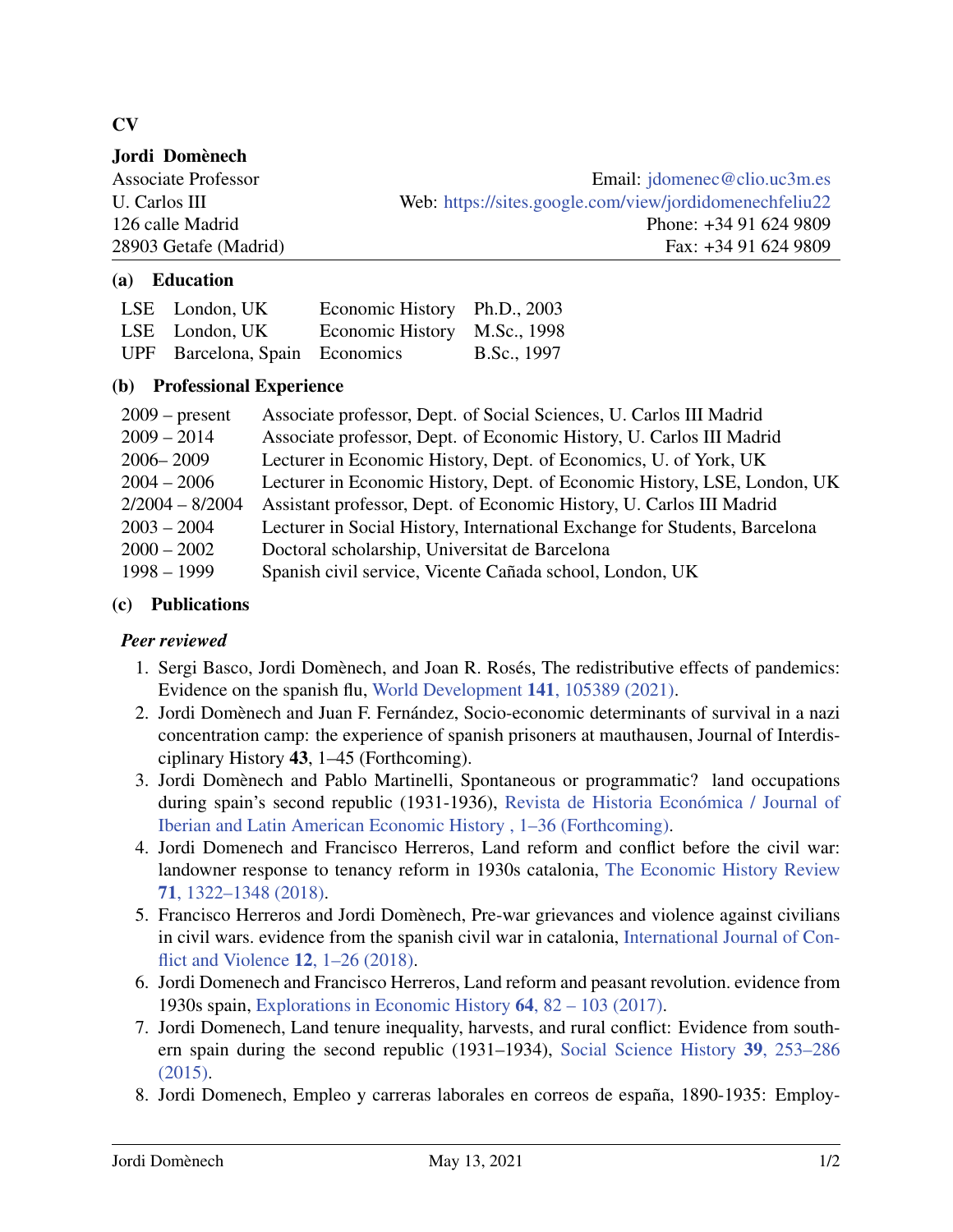ment and careers in the spanish postal service, 1890-1935, [Revista de Historia Económica /](https://doi.org/10.1017/S0212610915000154) [Journal of Iberian and Latin American Economic History](https://doi.org/10.1017/S0212610915000154) 33, 455–486 (2015).

- 9. Jordi Domenech, Rural labour markets and rural conflict in spain before the civil war (1931–36), [The Economic History Review](https://doi.org/https://doi.org/10.1111/j.1468-0289.2011.00655.x) 66, 86–108 (2013).
- 10. Jordi Domenech, Legal origin, ideology, coalition formation, or crisis? the emergence of labor law in a civil law country, spain 1880–1936, Labor History 52[, 71–93 \(2011\).](https://doi.org/10.1080/0023656X.2010.528993)
- 11. Jordi Domenech, Mineral resource abundance and regional growth in spain, 1860–2000, [Journal of International Development](https://doi.org/https://doi.org/10.1002/jid.1515) 20, 1122–1135 (2008).
- 12. Jordi Domènech and Alexander Elu-Terán, Women's paid work in an urban developing economy. barcelona in 1930, [Revista de Historia Económica / Journal of Iberian and Latin Amer](https://doi.org/10.1017/S0212610900000392)[ican Economic History](https://doi.org/10.1017/S0212610900000392) 26, 375–401 (2008).
- 13. Jordi Domenech, Labour market adjustment a hundred years ago: the case of the catalan textile industry, 1880–1913, [The Economic History Review](https://doi.org/https://doi.org/10.1111/j.1468-0289.2007.00385.x) 61, 1–25 (2008).
- 14. Jordi Domenech, Working hours in the european periphery: The length of the working day in spain, 1885–1920, [Explorations in Economic History](https://doi.org/https://doi.org/10.1016/j.eeh.2006.07.001) 44, 469 – 486 (2007).
- 15. Jordi Domenech, Institutional change in industrial relations. strike arbitration in spain, 1880–1915, [Revista de Historia Económica / Journal of Iberian and Latin American Eco](https://doi.org/10.1017/S0212610900000598)nomic History 24[, 433–463 \(2006\).](https://doi.org/10.1017/S0212610900000598)

### *Other publications*

- 15. Jordi Domenech and Joan R. Rosés, Technology transfer and the early development of the cotton textile industry in 19th century spain, in *Industrial districts in History and the Developing World*, edited by Tomoko Hashino and Keijiro Otsuka (Springer, Singapore, 2016) Chap. 3, pp. 25–42.
- 16. Jordi Domenech, Editor's note: European solidarity, Perspectives on Europe 46 (2016).
- 17. Jordi Domenech, Editor's note: European (dis)integration, Perspectives on Europe 45 (2015).

## *Working papers under review or abandoned*

- 18. Sergi Basco, Jordi Domènech, and Joan R. Rosés, The redistributive effects of pandemics: Evidence on the spanish flu (2020 CEPR working paper).
- 19. Jordi Domènech, Land reform, diffuse property rights, and rural unrest. evidence from 1930s spain (2020 under review).
- 20. Jordi Domènech and Ignacio Sánchez-Cuenca, The long shadow of agrarian conflict: Land inequality and voting in spain (2020 under Review).
- 21. Jordi Domènech and Thomas J. Miley, Structural change, collective action and social unrest in 1930s spain (2013).
- 22. Jordi Domènech, Institutional responses to seasonal unemployment and rural conflict in andalusia during the second republic (2012).
- 23. Jordi Domènech, Hours of work and labour market integration in england and wales, 1860- 1906 (2008).

## (d) Research funding, Principal investigator (PI)

1. PI: "Inequality, re-distribution and civil conflict in historical societies. Lessons from the Spanish case." Spain's Ministry of Science and Innovation 2020-2022.